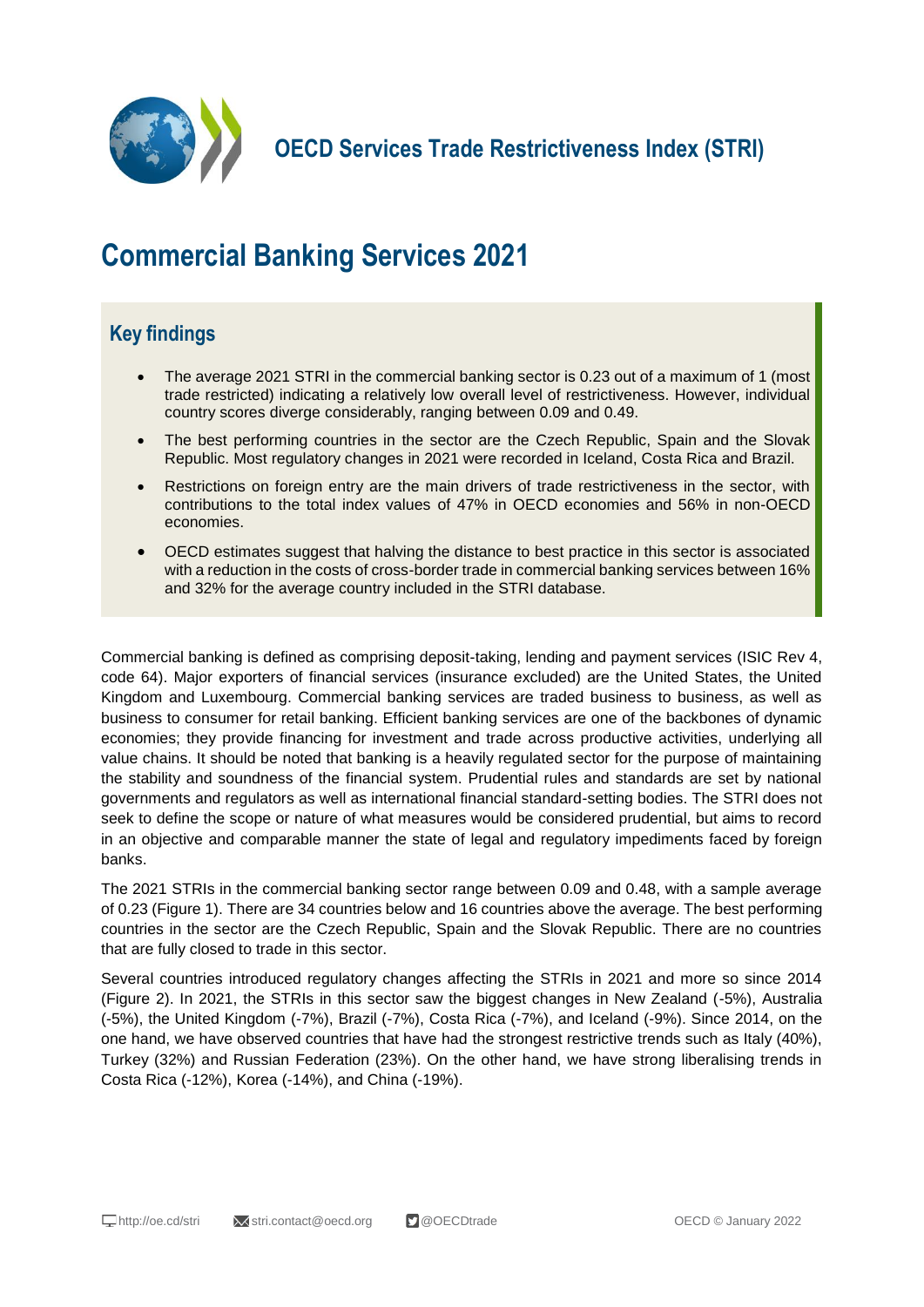



Note: The STRI indices take values between zero and one, one being the most restrictive. The STRI database records measures on a Most Favoured Nation basis. The indices are based on laws and regulations in force on 31 October 2021. The STRI regulatory database covers the 38 OECD countries, Brazil, China, India, Indonesia, Kazakhstan, Malaysia, Peru, Russia, Singapore, South Africa, Thailand and Viet Nam.

The statistical data for Israel are supplied by and under the responsibility of the relevant Israeli authorities. The use of such data by the OECD is without prejudice to the status of the Golan Heights, East Jerusalem and Israeli settlements in the West Bank under the terms of international law. Source: OECD STRI database (2021)



#### **Figure 2. Change since 2014 and change in the last year, by country**

Note: Selection criteria for Panel A was based on largest absolute changes since 2020. Panel B selection is the three largest increases, and the three largest decreases in the STRI since 2014.

Source: OECD STRI database (2021).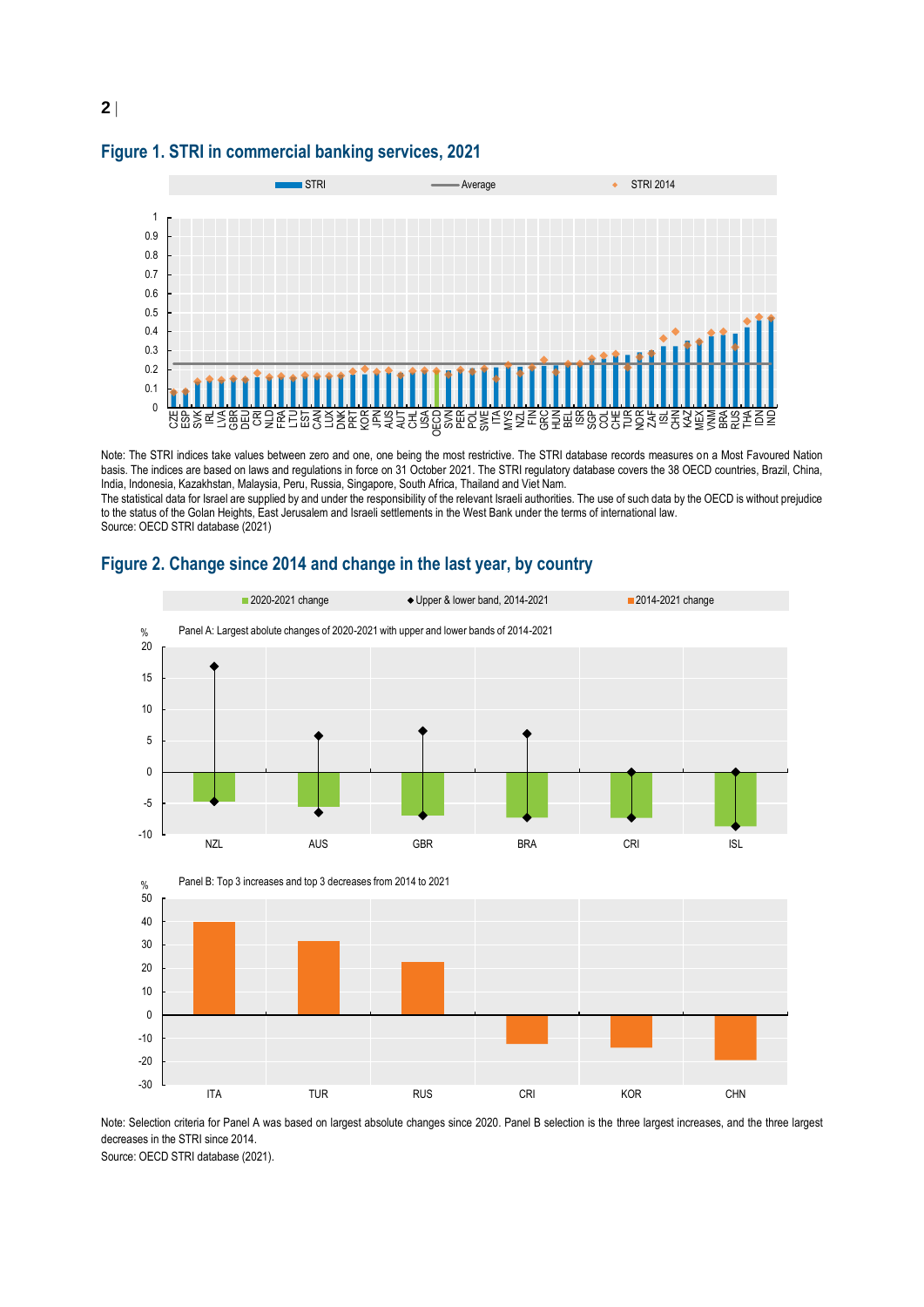

### **Figure 3. STRI policy areas for commercial banking services by OECD and non-OECD economies, 2021**

Source: OECD STRI database (2021).

The measures in the STRI database are organised under five policy areas (Figure 3). Restrictions on foreign entry include barriers related to establishing and operating companies such as foreign equity limits or requirements on board of directors and cross-border data flows. Restrictions on the movement of people cover barriers that affect the temporary entry of foreign services providers through quotas, labour market tests and short durations of stay. Other discriminatory measures include discrimination of foreign services suppliers as far as taxes, subsidies and public procurement are concerned. Barriers to competition include information on anti-trust policy, government ownership of major firms and the extent to which governmentowned enterprises are exempt from competition laws. Regulatory transparency includes information on consultations and dissemination prior to laws and regulations entering into force. It also records information on obtaining a license or a visa. In this sector, barriers related to restriction on foreign entry are most prominent and amount to 47% in OECD economies and 56% in non-OECD economies.

Table 1 lists the most common restrictions identified in each policy area. Under restrictions on foreign entry, common impediments relate to a requirement to establish a commercial presence, cross-border data flows, acquisition and use of land and real estate, and residency requirements for board members. Restrictions to the movement of people are relatively common across the board and include mostly short permitted durations of initial stay and labour market tests. Under other discriminatory measures, barriers related to accessing public procurement markets for foreign tenderers remain the most common challenge. Restrictions on extending loans or taking deposits in foreign currency and restrictions on lending to nonresidents for domestically licensed banks are relevant to a minor extent. Regarding barriers to competition, state-owned enterprises still play an important role. Also, regulation of interest rates and restrictions on advertising are present in some countries. Under barriers related to regulatory transparency, cumbersome visa procedures for business travellers are the most common challenges in this sector. Related to transparency in the licensing process, applicants must not be informed about reasons for the denial of licenses in 13 countries and there is no maximum time for decisions on applications in ten countries.